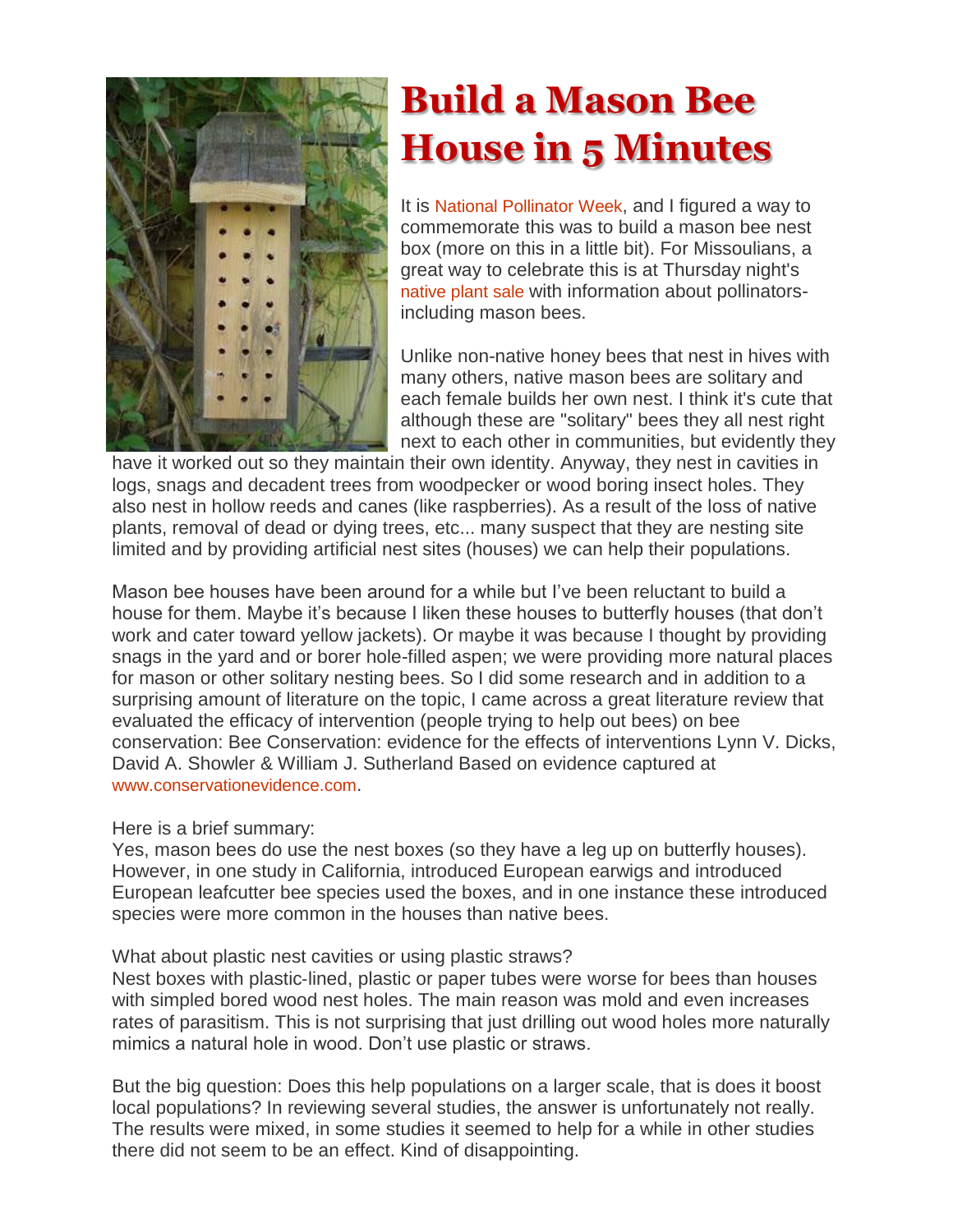Despite the less than exciting results, I decided to go ahead and build some and see for myself. If nothing else, they are pretty fun to have in the garden and I am looking forward to checking on them and learning more about mason bees. But really, the thing that I think put me over the edge is I learned that these make great flicker feeders. I figured this out inadvertently since all the descriptions I read about making mason bee houses involved a phrase like "cover with chicken wire to keep birds out". At first I was puzzled, since I knew no birds could get into the 5/16" diameter hole. But then I figured out what keeping birds out really meant.

This is the second installment of building things for your wildlife garden in 5 minutes (click [here for the first-](http://montanawildlifegardener.blogspot.com/2009/08/build-suet-feeder-in-five-minutes.html) a suet feeder). This bee house is a great project to do with kids or just with the kid inside yourself. This is also a great project to make out of scraps you have on hand already, or a great use for recycled materials commonly found at Home [ReSource.](http://www.homeresource.org/)

#### **Materials:**

- 1/4" peg board\*
- 4"x4"x 12" or so
- $\cdot$  1"x6"x18"\*
- $-5/16"$  drill bit
- Drill
- Saw
- Screws
- clamps\*

\*optional

### **Step one**

Cut 4x4 to size, cut the top at an angle to help shed water







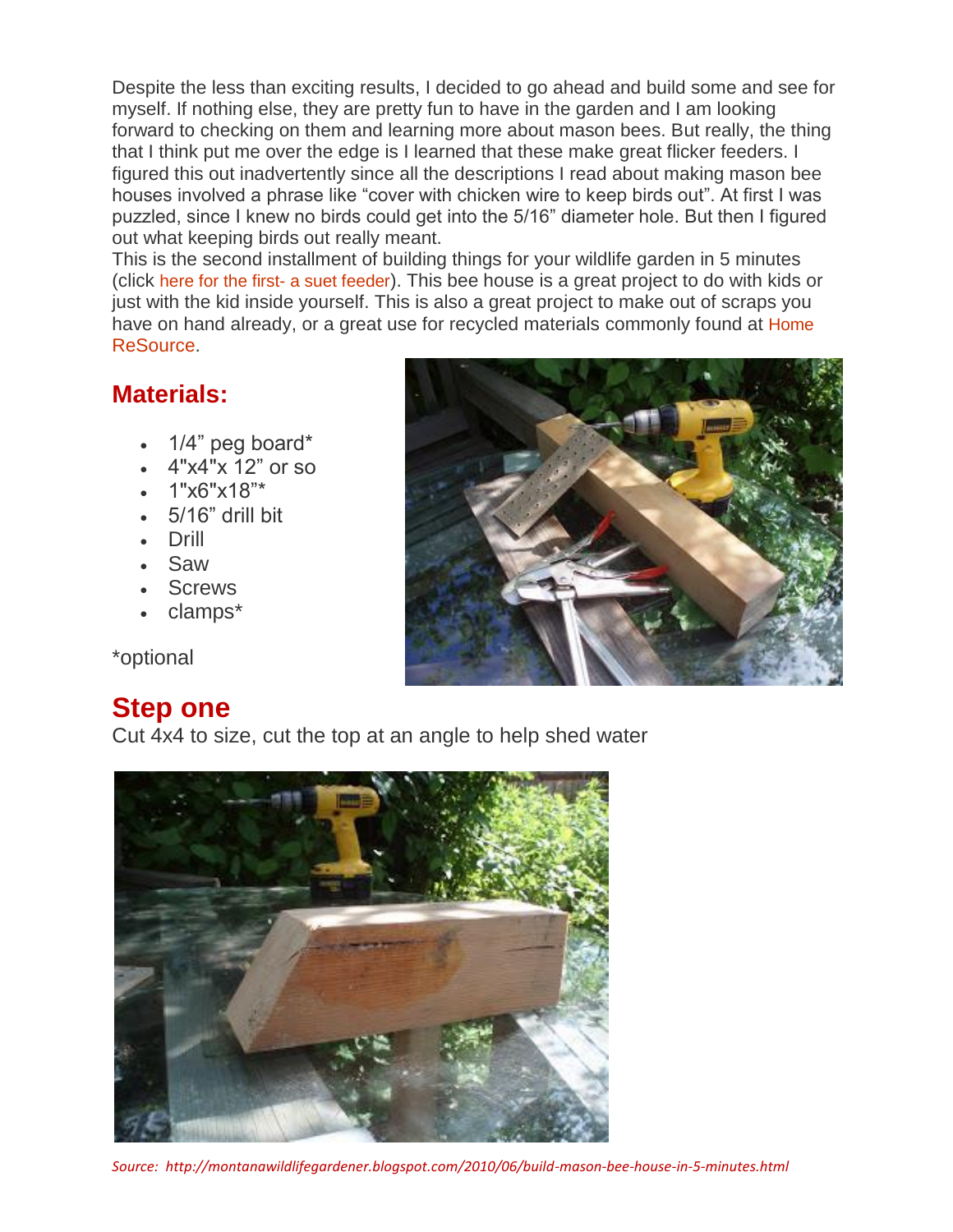## **Step 2**

Use pegboard as a template for holes, align on 4x4, and drill 5/16" holes, about 3" deep (if you are using a 4x4- just don't drill all the way through the wood). The bees really don't care if the holes are nicely arranged, and really you could skip this step of putting on a template, but I think it looks nicer.



Now, if you want, you are done. But, there is more if you are interested. . .





### **Step 3**

Install top and back with screws- having the back on this allow for easy mounting on walls or posts.